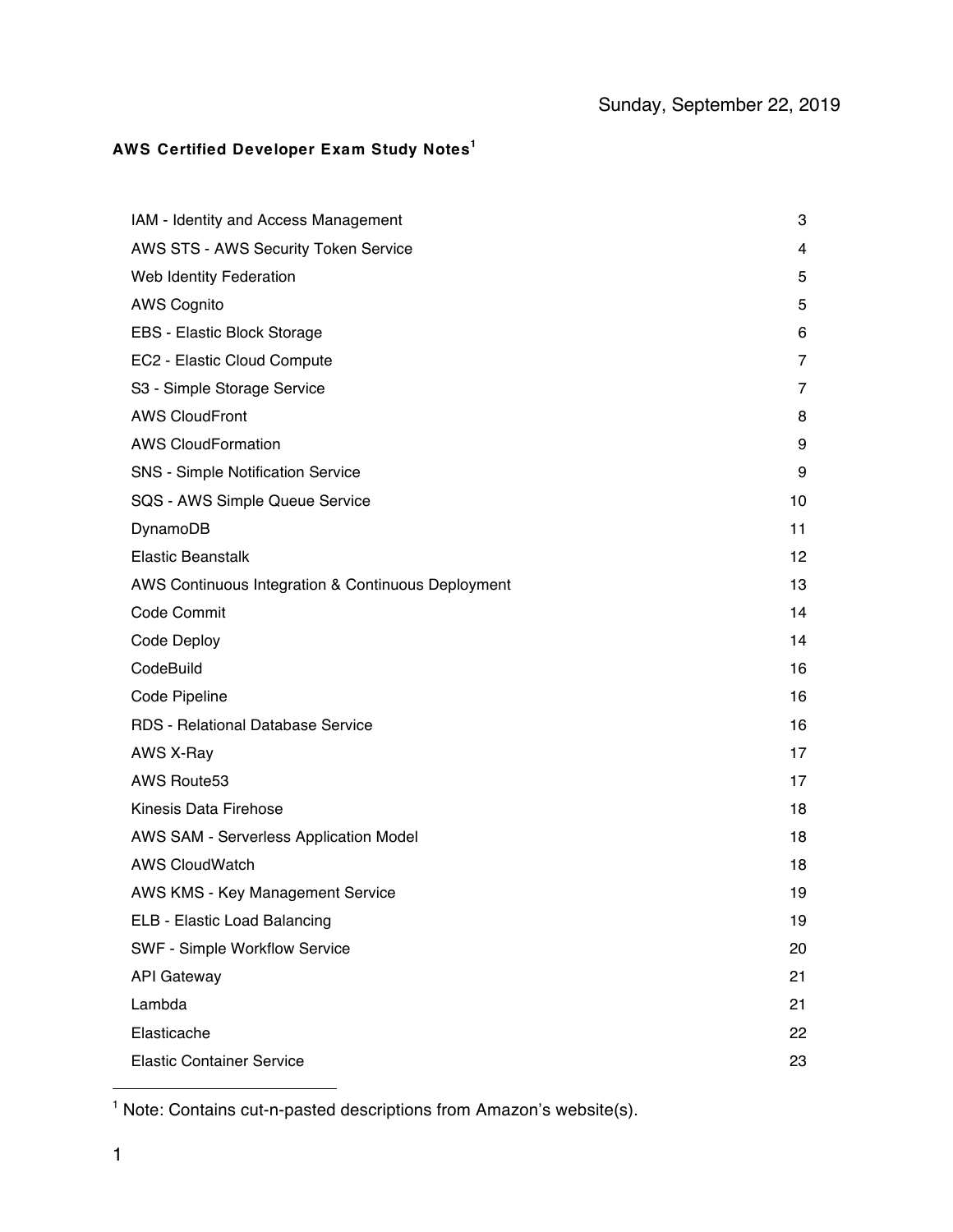|                                              | Sunday, September 22, 2019 |
|----------------------------------------------|----------------------------|
| AWS Kinesis Streams & Kinesis Data Firehouse | -23                        |
| Miscellaneous                                | 23                         |
|                                              |                            |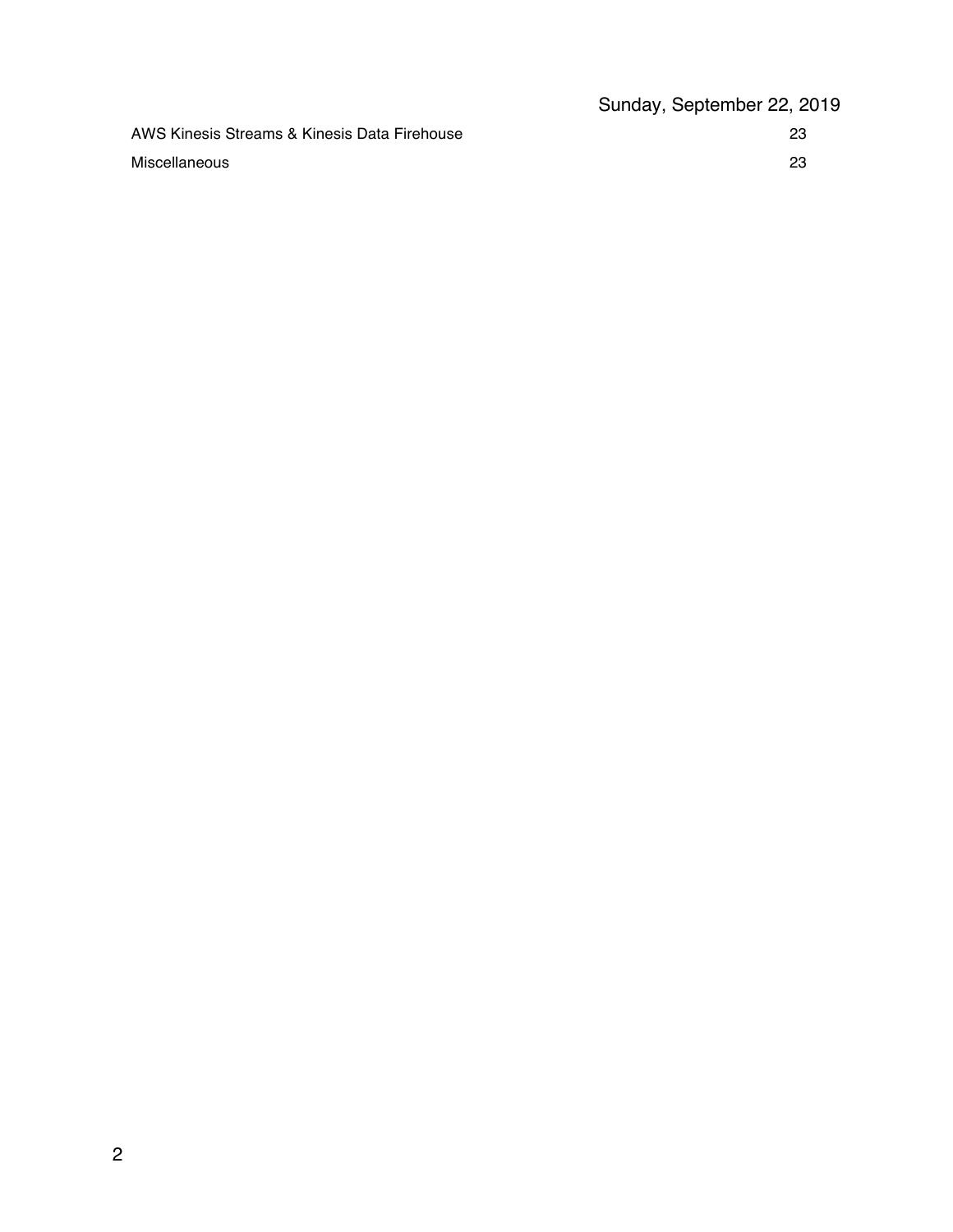IAM - Identity and Access Management

- centralized control of your AWS account shared access
- Global
- users, groups, and roles
- apply roles to both users and AWS services
- apply role to EC2 instance at runtime
- modify EC2 role anytime
- identity federation use corporate password to authenticate in AWS
- user's access key id and secret access key used for accessing AWS via APIs and Command-line
- policies
	- written using JSON
	- attached to users
	- determines resources they may access
	- must have a Statement element in JSON document
	- user credential
		- two types
			- programmatic access key
			- management console access password
	- max 10 policies attached to role
	- max 10 policies attached to a user
	- policy document structure: effect, service, resource, action, condition
		- effect ALLOW or DENY
		- resource where to apply
		- action the api to apply (or grouping of APIs etc)
	- three types of policies managed, customer managed, inline
	- managed policy IAM policy created and administered by AWS
	- inline policy embedded policy within user, group, role it applies
	- customer policy managed by user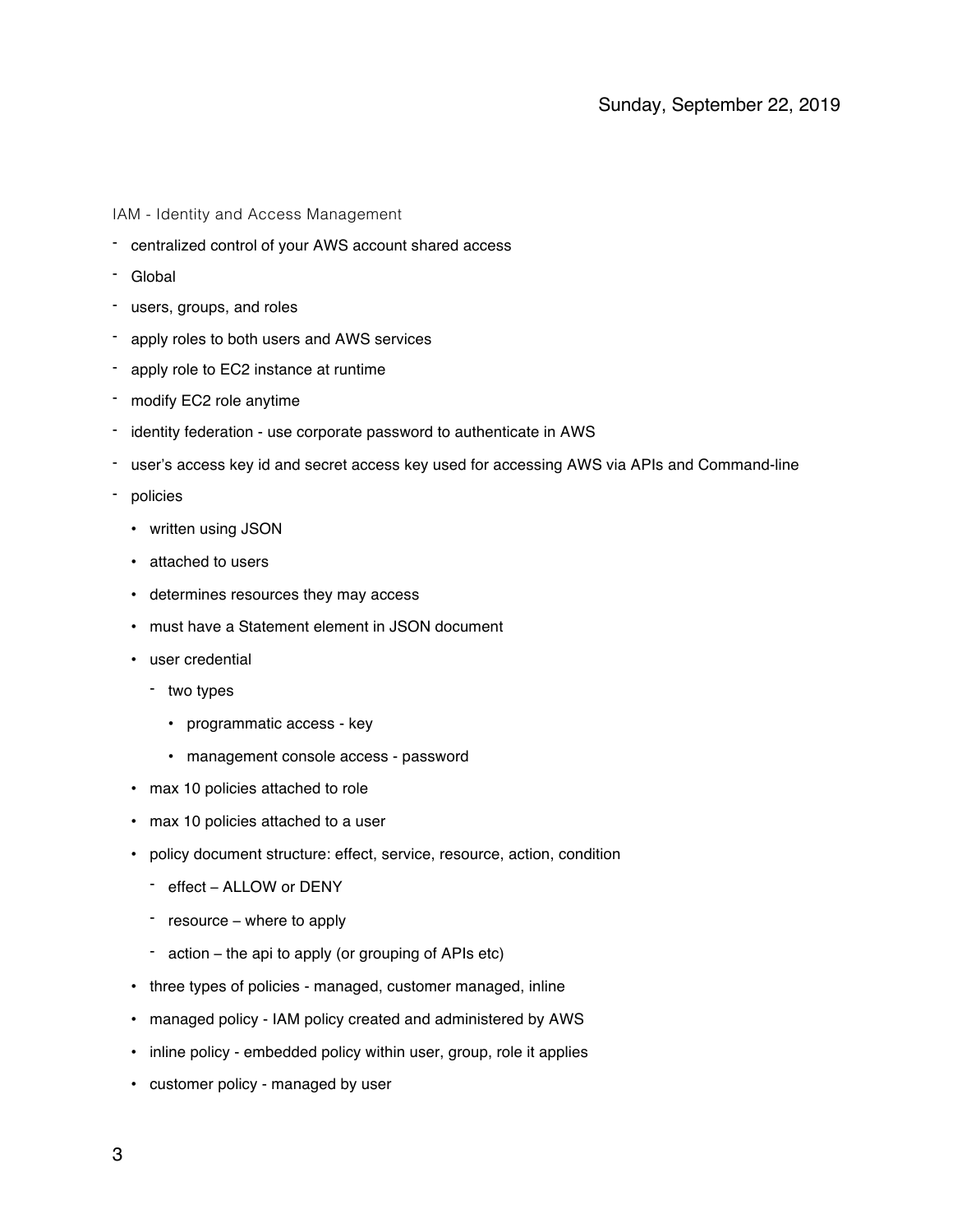- user
	- can be a member of up to 10 groups
	- assigned two access keys
	- can be assigned one MFA device
	- max 5000 per account
- group
	- way to group users and apply policies to them collectively
	- max 300 groups per account
- temporary security token
	- Use AWS Security Token Service (STS) see that section
	- lifetime range: 15 min to 36 hours

## AWS STS - AWS Security Token Service

- create and provide trusted users with temporary security credentials
- short term
- not stored, generated dynamically and provided to user when requested
- do not distribute nor embed security credentials in application
- do not have to define an identity, just give temporary credentials
- consist of:
	- access key ID
	- secret access key
	- security token
- Scenarios to use:
	- Identity Federation manage user identities in an external system outside of AWS and grant users who sign in from those systems access to perform AWS tasks and access your AWS resources
	- Web Identity Federation let users sign in using a well-known third party provider such as Amazon, Facebook, Google, and OpenID Connect (OIDC)
- AWS STS supports following APIs
	- AssumeRole
	- AssumeRoleWithSAML
	- AssumeRoleWithWebIdentity
	- DecodeAuthorizationMessage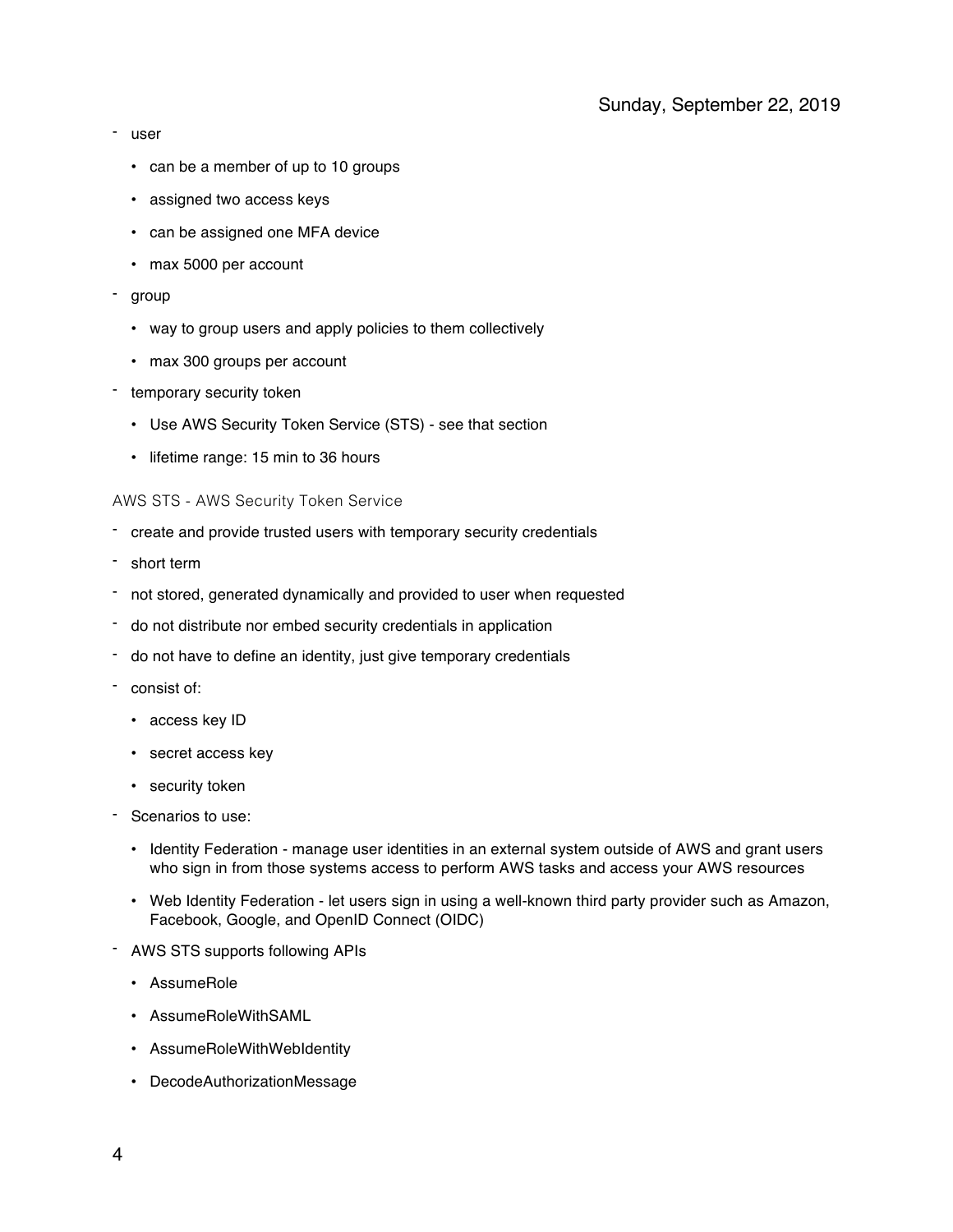- GetCallerIdentity
- GetFederationToken
- GetSessionToken

## Web Identity Federation

- Federation consist of identity provider and identity consumer
- Consumer stores references to identity and provides authorization locally
- Producer stores identities, provides mechanisms for authentication
- Five mechanisms AWS federation can facilitate:
	- Custom IDP
	- Cross-account access
	- SAML
	- OIDC
	- Microsoft Active Directory
- gives users access to AWS resource after successfully authenticated with a web-based identity provider. facebook, amazon, google, OIDC
- cross account access multiple accounts using one set of credentials
	- switching roles
	- two accounts source account and target account
		- target account has a permissions policy and trust policy
		- issued short-term credentials using AssumeRole
- after success authentication, user receives authentication code from web id provider, which trade for AWS security credentials
- AWS SSO AWS Service to manage access
- note: Amazon recommends Cognito because it does work for you

#### AWS Cognito

- an identity broker that handles interactions between applications and web id provider
- provides Web Identity Federation with following features
	- sign up and sign in
	- guest user access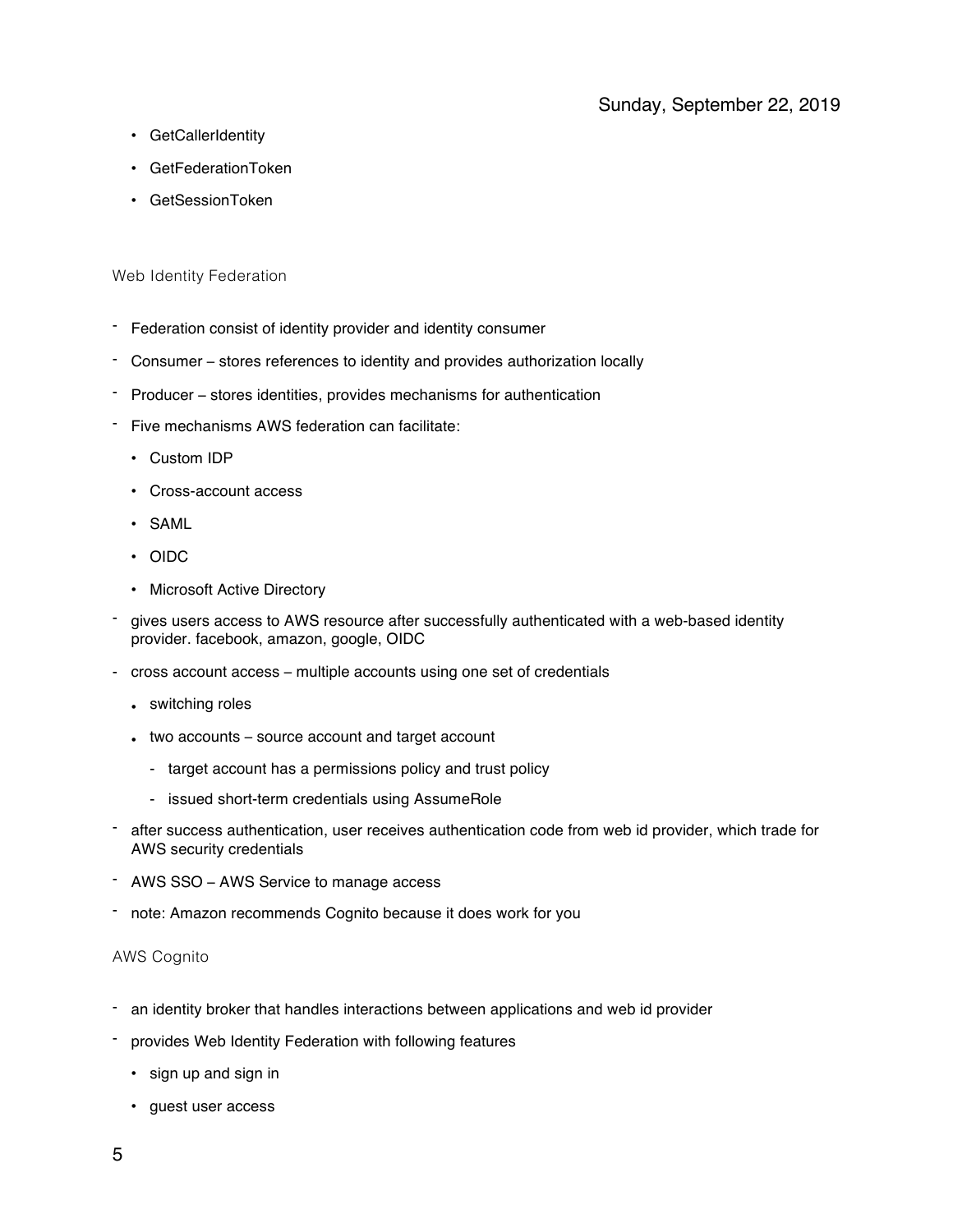- acts as identity broker
- synchronize user data for multiple devices
- recommended for all mobile applications
- uses user pools to manage user signup, signing, directly or via web identity providers
- uses push notification to devices associated with a user id
- preferred way to use web identity federation
- how it works:
	- start using app
	- login with provider
	- exchange token for Cognito token
	- exchange Cognito token for temporary AWS credentials
	- use temporary credentials to access AWS services
- cognito streams receives events as data is updated and synchronized. can use this to analyze info on the users in Cognito

#### EBS - Elastic Block Storage

- Amazon Elastic Block Store (EBS) is an easy to use, high performance block storage service designed for use with Amazon Elastic Compute Cloud (EC2) for both throughput and transaction intensive workloads at any scale. A broad range of workloads, such as relational and non-relational databases, enterprise applications, containerized applications, big data analytics engines, file systems, and media workflows are widely deployed on Amazon  $EBS<sup>2</sup>$
- persistent block-based disk storage attached to EC2 instances
- can attach multiple EBS to an EC2 instance
- cannot attach an EBS to multiple EC2 instances
- AttachVolume API call to attach a volume to a region
- incur costs even when not attached
- note: NOT elastic file system, this is not was beanstalk uses
- volume types: Solid State Drive, IOPS, Magnetic
	- SSD general purpose and < 10,000 IOPS
	- IOPS faster > 10,000 IOPS
	- Magnetic cheap but slow, rotational disk storage

<sup>&</sup>lt;sup>2</sup> AWS Website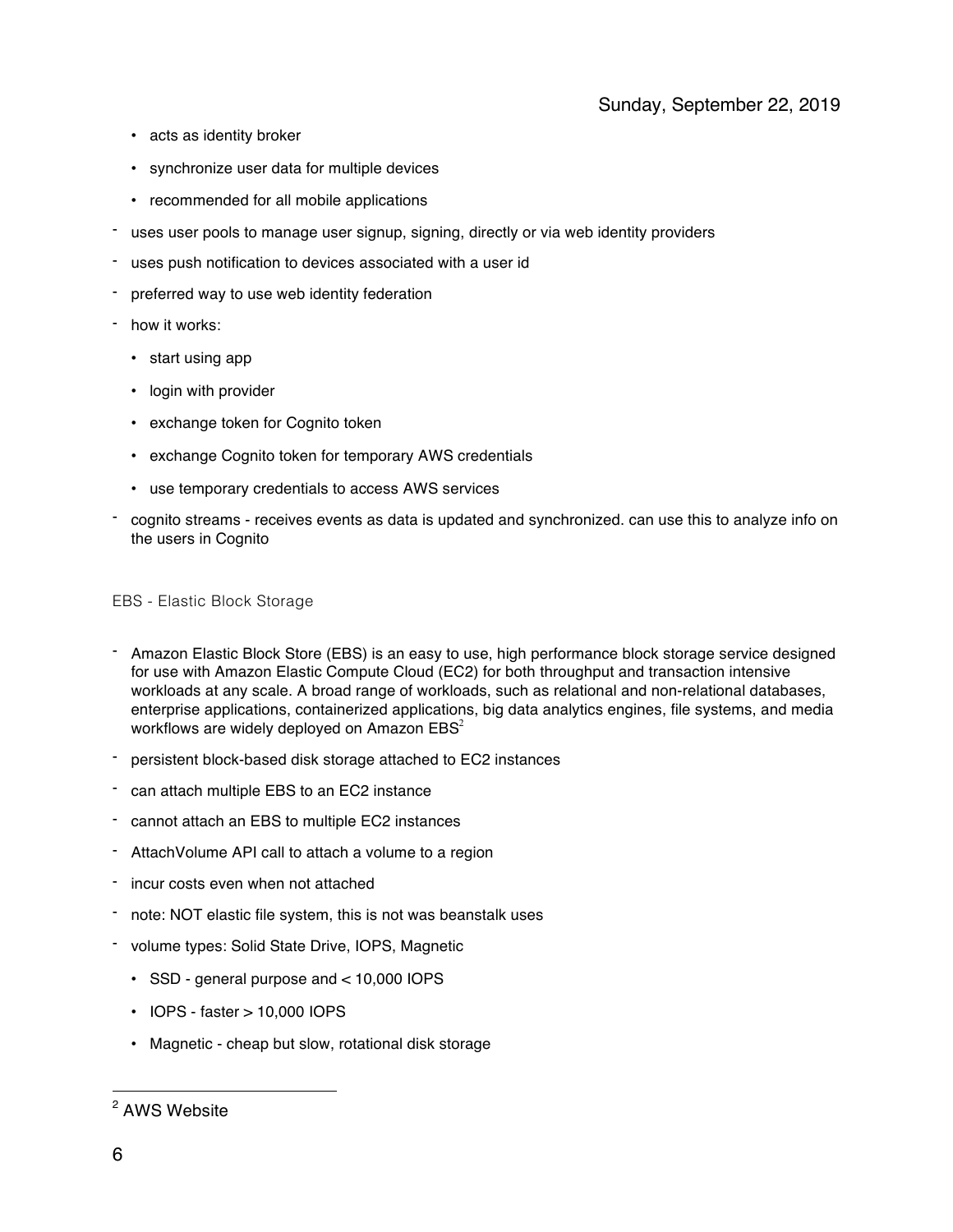- limits
	- maximum 5000 EBS volumes
	- maximum 10000 EBS snapshots
	- maximum total volume per disk type 20TiB
	- maximum total provisioned IOPS is 40,000

#### EC2 - Elastic Cloud Compute

- Amazon Elastic Compute Cloud (Amazon EC2) is a web service that provides secure, resizable compute capacity in the cloud. It is designed to make web-scale cloud computing easier for developers. $3$
- reserved allows user a capacity reservation
- spot instances start when price is below a threshold, flexible
- on demand allows you to pay a fixed rate by the hour for EC2
- GPU instance type G2, G3, P2, P3, F1
- Compute optimized instance type C3, C4, C5
- General purpose instance type T2, M3, M4, M5
- Memory Optimized instance type R3, R3, X1, X1E
- Storage Optimized instance type I2, I3, D2, H1
- EC2 instance limit per region 20
- when EC2 instance is stopped, container instance status remains Active but ECS container agent status changes to FALSE

S3 - Simple Storage Service

- Amazon S3 has a simple web services interface that you can use to store and retrieve any amount of data, at any time, from anywhere on the web. It gives any developer access to the same highly scalable, reliable, fast, inexpensive data storage infrastructure that Amazon uses to run its own global network of web sites. The service aims to maximize benefits of scale and to pass those benefits on to developers.<sup>4</sup>
- object-based storage for static files
- total volume and number of objects can store are unlimited

<sup>3</sup> AWS Website

<sup>4</sup> AWS Website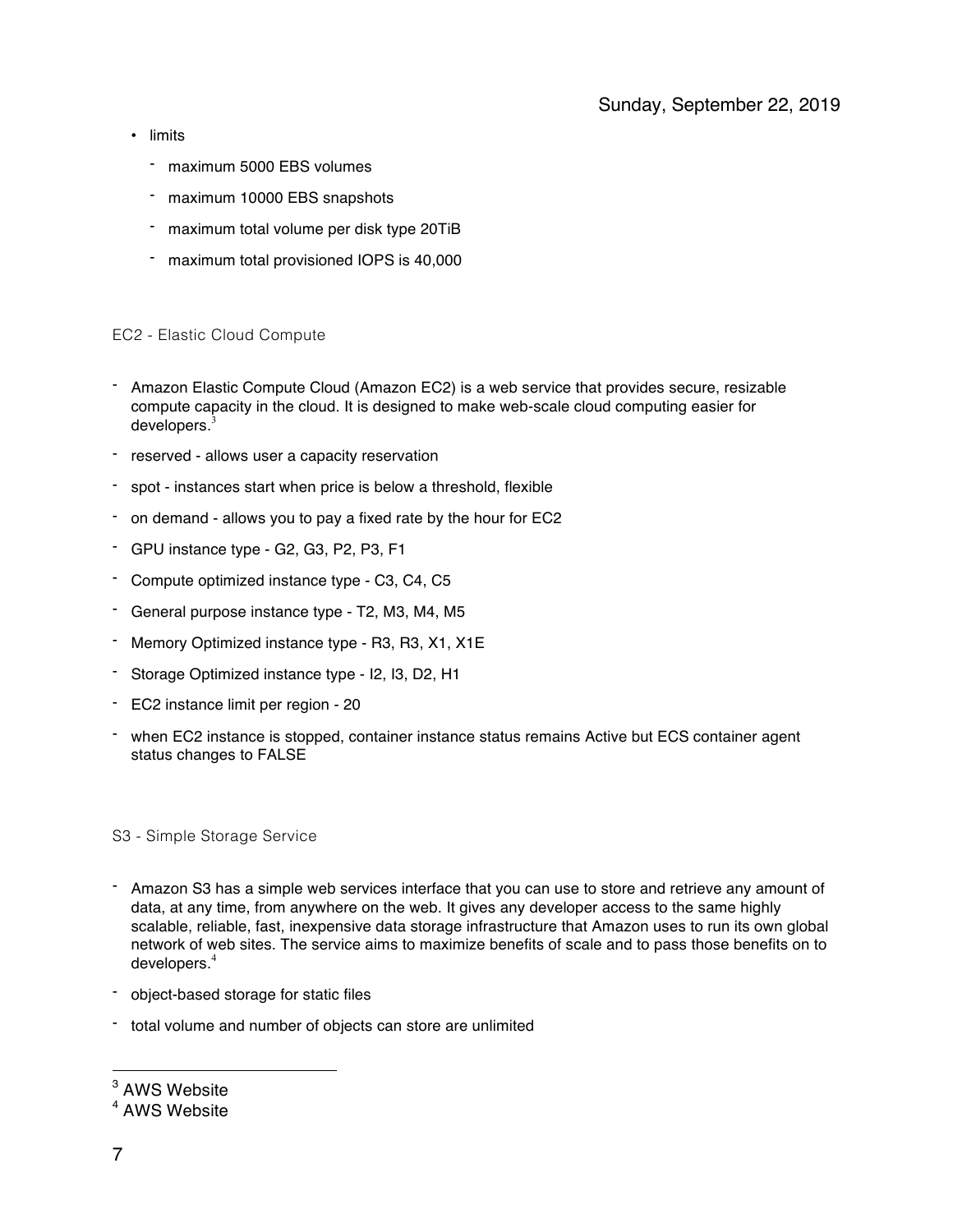- objects stored in buckets
- objects larger than 100 MB should use Multipart Upload
- bucket names are universal and must be unique globally
- max file size 5TB
- max PUT operation: 5GB
- url format: https://s3-<region>.amazonaws.com/<br/>bucket>/<object>
- static website url format: https://<br/>bucket-name>.s3-website-<region>.amazonaws.com
- encryption
	- in transit SSL/TLS
	- at rest server side encryption
		- S3 managed keys
		- AWS Key management system
		- Server Side encryption with customer keys
- read after write consistency upload new file, available immediately
- eventual consistency overwrite or delete, takes time to propagate
- aws:MultiFactorAuthPresent denies users without MFA authentication
- before deleting a bucket it must be empty
- use multi-part uploads for files greater than 5 KB
	- can start a multi-part upload as file is being created
- Amazon S3 Inventory tool generates a report of objects in a bucket, can use to see versions etc. if you notice a slowdown.
- Increase GET throughput
	- Use cloudfront distribution in front of bucket
	- Use sequential data-based naming prefix

## AWS CloudFront

- Amazon CloudFront is a fast content delivery network (CDN) service that securely delivers data, videos, applications, and APIs to customers globally with low latency, high transfer speeds, all within a developer-friendly environment.<sup>5</sup>
- content delivery system so nodes are closer to user for images etc.

<sup>5</sup> AWS Website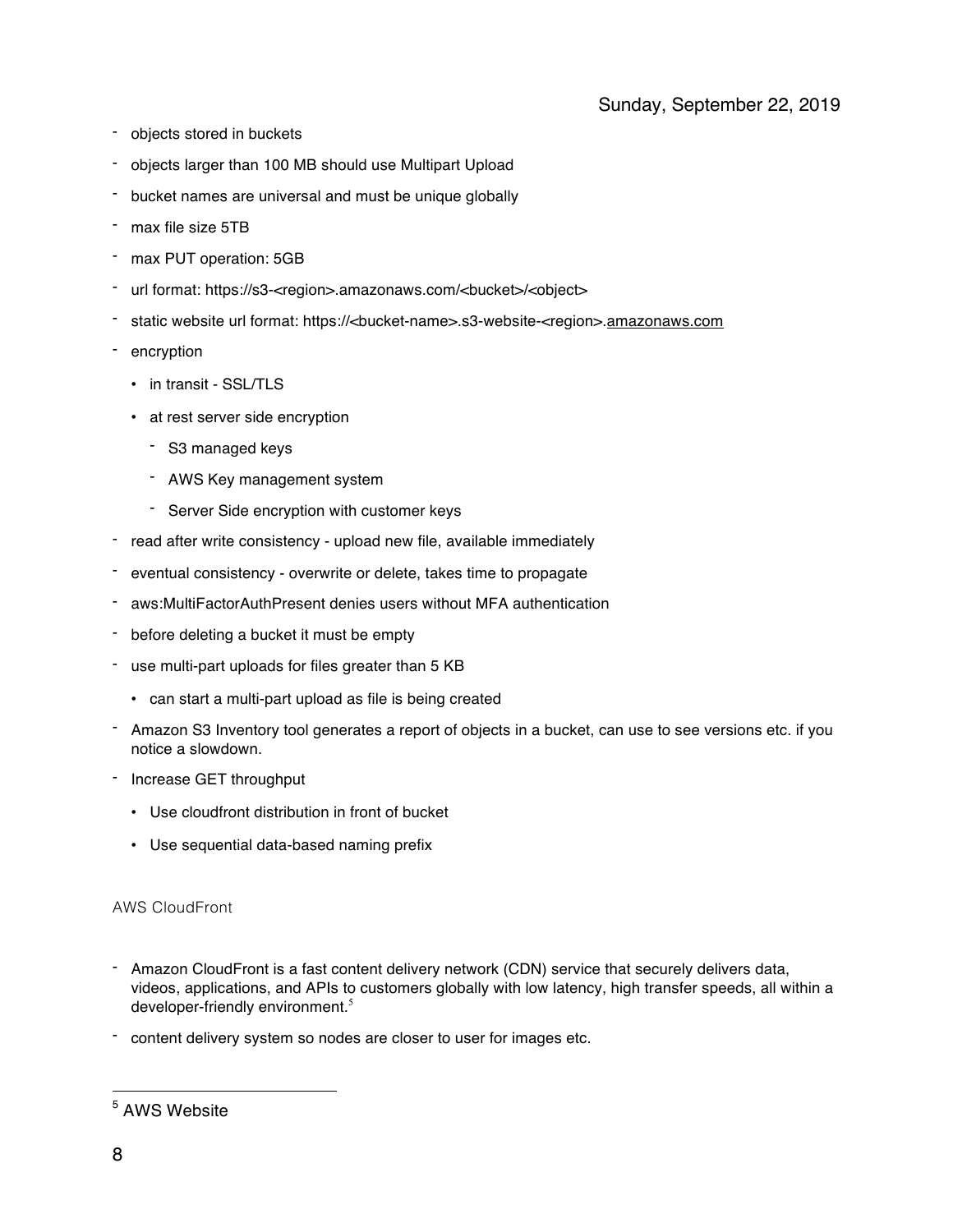- high-performance content delivery w/out contracts
- supports live/on-demand streaming
- edge location endpoint for cloud front, over 60

## AWS CloudFormation

- AWS CloudFormation provides a common language for you to describe and provision all the infrastructure resources in your cloud environment. CloudFormation allows you to use a simple text file to model and provision, in an automated and secure manner, all the resources needed for your applications across all regions and accounts. This file serves as the single source of truth for your cloud environment.<sup>6</sup>
- deploy infrastructure using scripts, allows consistent setup of resources repeatedly
- free, but resources created are billed
- CloudFormation template declaration of AWS resources that make up a stack
- uses templates (JSON or YAML)
- create a stack.
- template sections: description, metadata, parameters, mappings, conditions, transforms, resources, outputs
	- conditions used for reusing templates based on scenarios
	- parameters can define input in conditions section evaluate params
- modify cloudformation at runtime using parameters combined with conditions section of template
- max 200 resources in a stack
- 60 parameters and 60 outputs max allowed in template
- if stack formation fails, rolled back
- required section of a template Resources
- data types in template: String, Number, List<Number>

SNS - Simple Notification Service

- Amazon Simple Notification Service (SNS) is a highly available, durable, secure, fully managed pub/sub messaging service that enables you to decouple microservices, distributed systems, and serverless applications<sup>7</sup>

<sup>6</sup> AWS Website

<sup>7</sup> AWS Website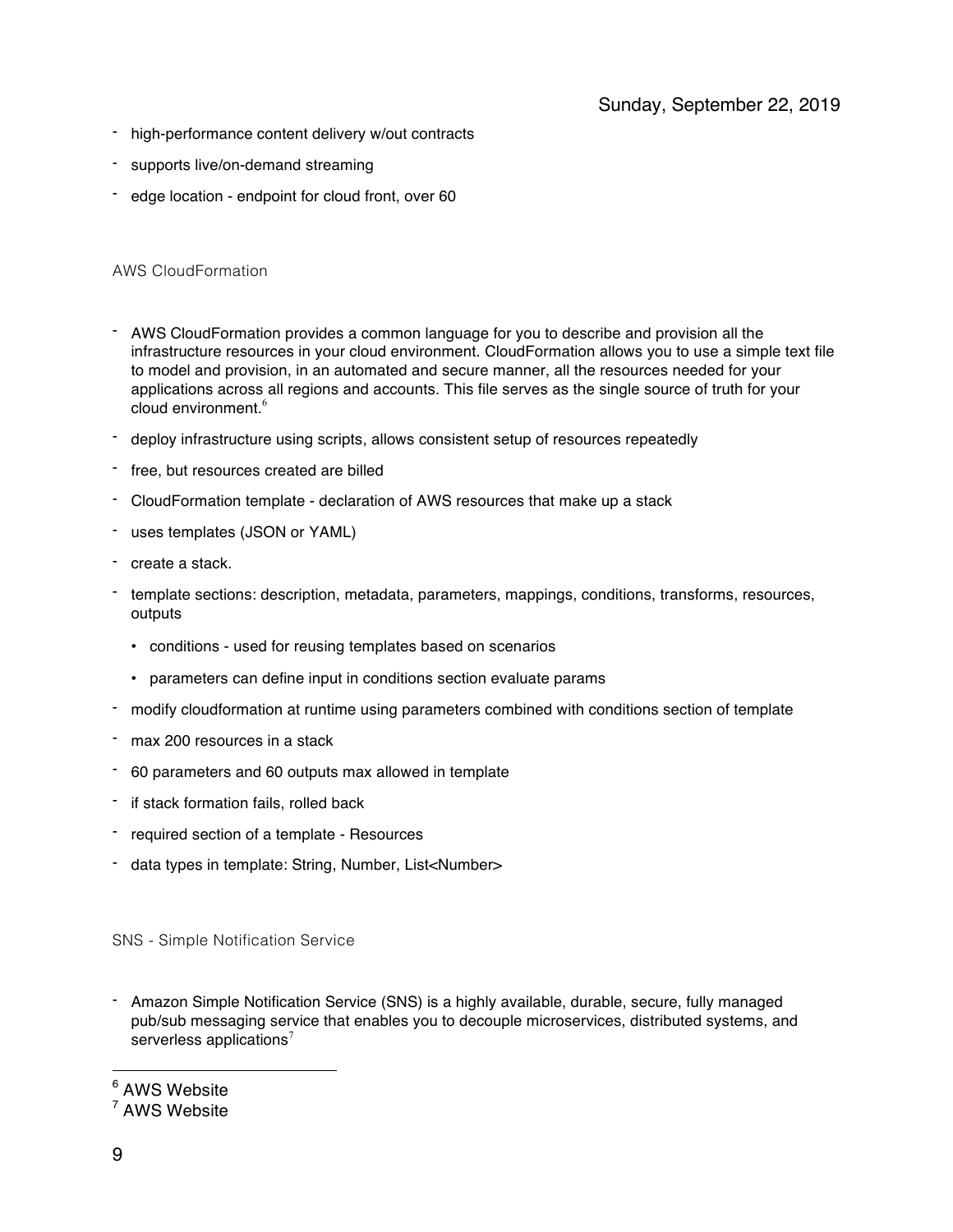- send messages based on actions and triggers
- push
- supported formats: HTTP/HTTPS, Email, Email-JSON, SQS, SMS
- can use to fan-out SQS messages
- message contains: messageid, timestamp, topicarn, type, unsubscribeURL, message, subject, signature, signature version
- topic name  $\leq$  256 characters
- max 10 million subscribers per account
- max 100,000 topics per account
- message can contain max of 256KB or text data

SQS - AWS Simple Queue Service

- web service that provides a message queue for applications
- pull based
- FIFO first in first out (message sent once)
- messages sent one or more times and in any order
- short polling and long polling
	- long polling waits, short polling does not
- VisibilityTimeout parameter controls how long message is not visible once pulled from queue
- ChangeMessageVisibility parameter can prolong VisibilityTimeout period
- ReceiveMessageWaitTimeSeconds parameter controls long polling on/off
- DelaySeconds parameter hide messages from clients to the queue
- Dead Letter Queue used to hold messages that cannot be processed
- MessageRetentionPeriod parameter how long SQS holds message in queue
- minimum message size is 1KB
- maximum message size is 256KB
- text based messages
- can contain up to 10 metadata attributes
- queue name up to 80 characters long
- queue name is case-sensitive
- object key names are stored lexicographically (alphabetical order)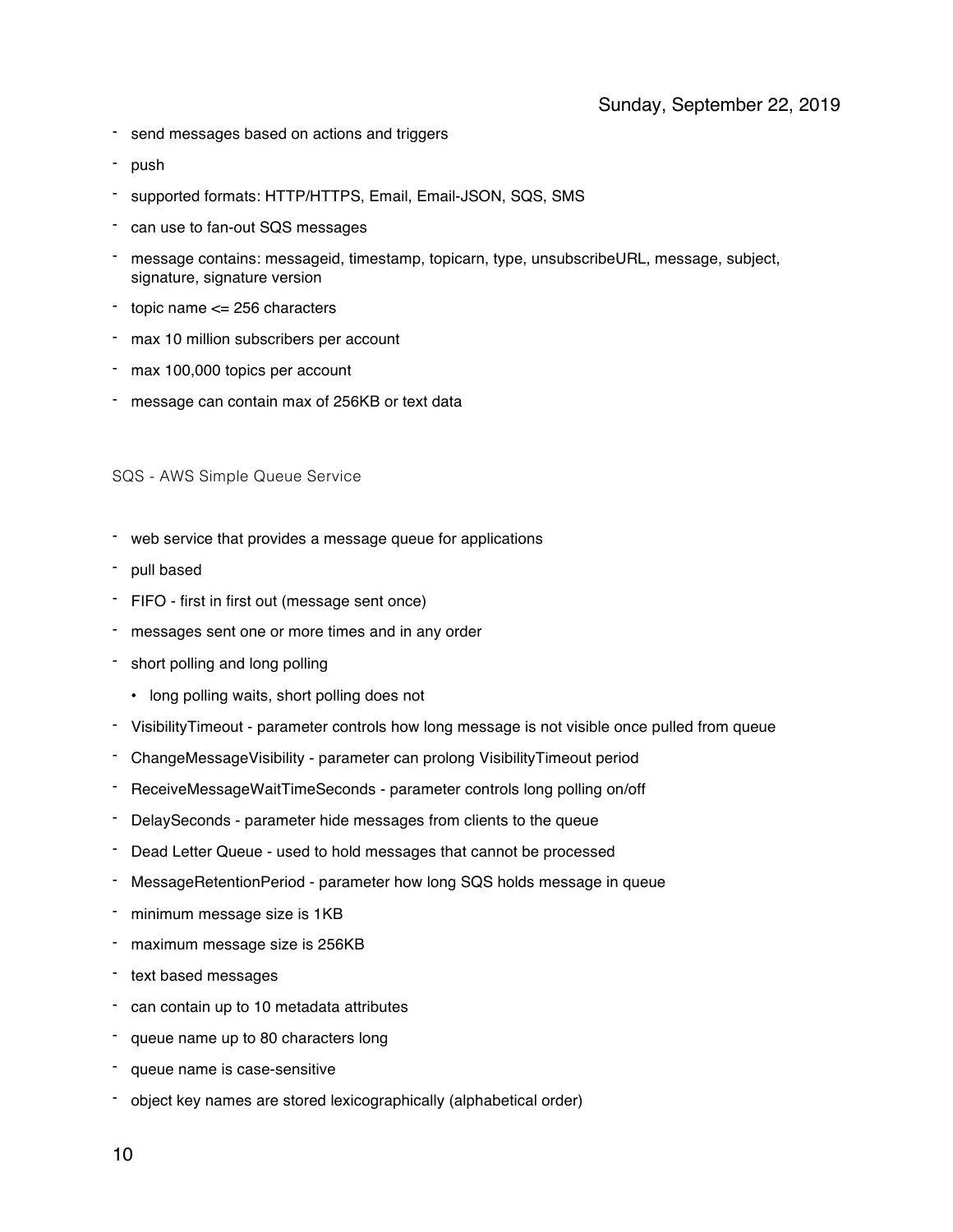- default visibility timeout is 30 seconds
- SQS allowed including structured metadata with message

## DynamoDB

- AWS NoSQL database
- key/value storage
- automatically replicated on 3 azs within region
- eventually and strongly consistent supported
- streams like transaction logs
- triggers use AWS lambda
- scan vs query: query finds selected items, scan selects all items
- query is more efficient then scan
- query uses primary key attribute values
	- provide partition key attribute and value to search for
	- returned ascending order unless set ScanIndexForward is true
- query can retrieve up to 1 MB of data
- scan
	- use ProjectionExpression parameter to remove attributes unwanted, otherwise all
- read provisioned throughput
	- units 4KB increments
	- eventually consistent 2 reads per second
	- strongly consistent 1 read per second
- write provisioned throughput
	- 1KB with 1 write per second
- local and global secondary indexes
	- global can be added after table creation
		- supports eventual reads not consistent
	- local only created at table creation
- CreateTable, UpdateTable, and DeleteTable limit 10
- Max DeleteItem 25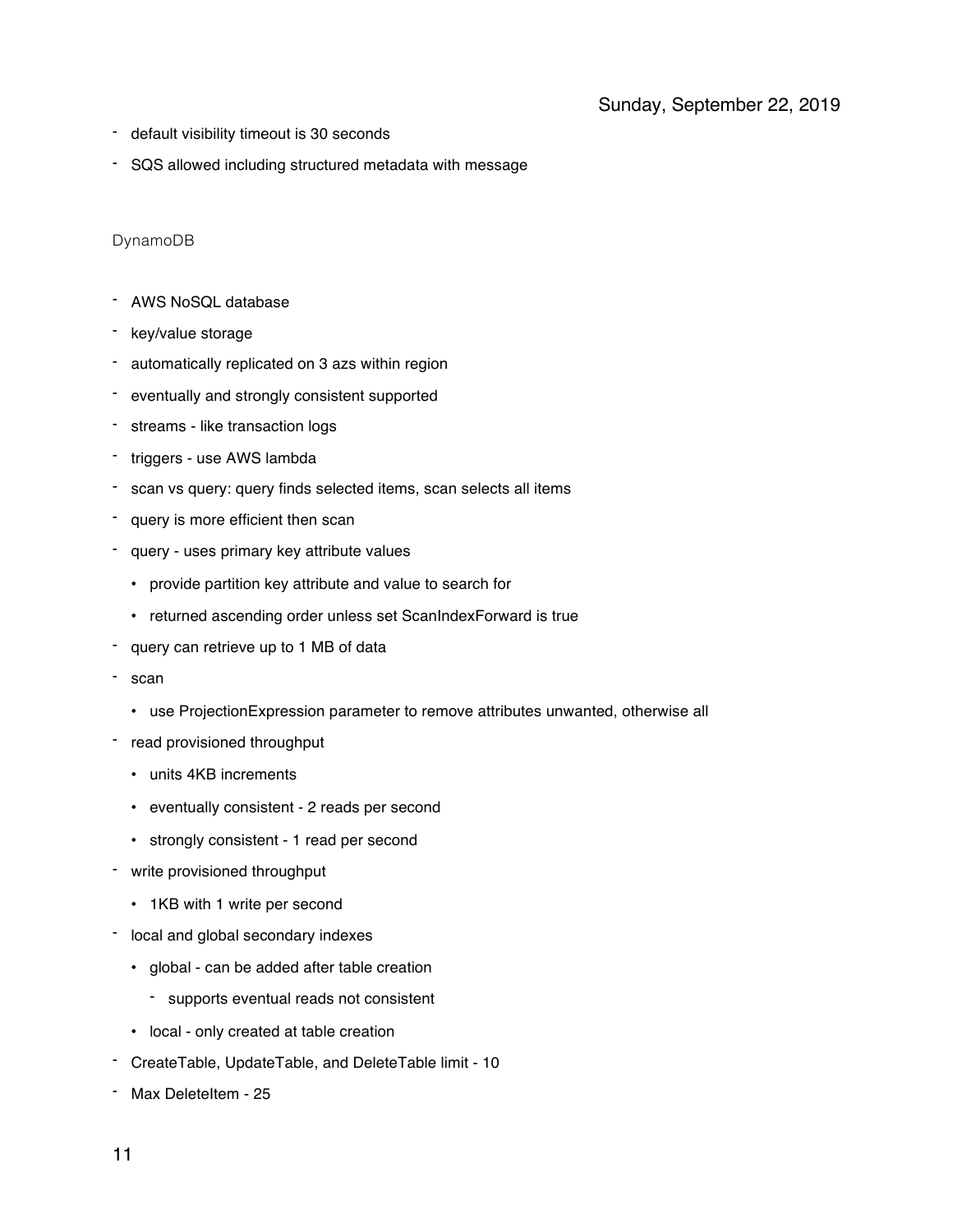- Max PutItem 25
- Max BatchGetItem and BatchWriteItem size < 16 MB
- max item size 400 KB
- read operations Query, Scan, GetItem, BatchGetItem
- BatchGetItem max items 100
- AmazonDynamoDB Accelerator used to optimize frequent reads
- global tables used for multi-region, multi-master database
- DynamoDB Accelerator (DAX) offers fastest reads, faster than elastic cache, allows fast in-memory performance cache
- need to encrypt global secondary index use table key with AWS owned CMK
- table grows and scans cause throttling errors reduced page size would avoid
- global tables are a good solution for reducing request latency from different regions
- condition expression used to return specific attributes during put, update, delete operations
- DAX does not cache for strongly consistent reads requests are forwarded to DynamoDB and results are not cached
- to have a search criteria for a query need to specify key condition expression and specify partition key name and value in equality condition
- DynamoDB encryption is mandatory two types
	- default AWS owned CMK
	- KMS AWS managed CMK
- projection expression identifies the attributes you want for read. available for scan and query
- if you enable TTL you can use any name attribute to store expiry timestamp
- if you need to pass multiple partition and/or sort keys to query, use BatchGetItem

#### Elastic Beanstalk

- With Elastic Beanstalk, you can quickly deploy and manage applications in the AWS Cloud without having to learn about the infrastructure that runs those applications. Elastic Beanstalk reduces management complexity without restricting choice or control. You simply upload your application, and Elastic Beanstalk automatically handles the details of capacity provisioning, load balancing, scaling, and application health monitoring.<sup>8</sup>
- To use Elastic Beanstalk, you create an application, upload an application version in the form of an application source bundle (for example, a Java .war file) to Elastic Beanstalk, and then provide some information about the application. Elastic Beanstalk automatically launches an environment and

<sup>&</sup>lt;sup>8</sup> AWS Website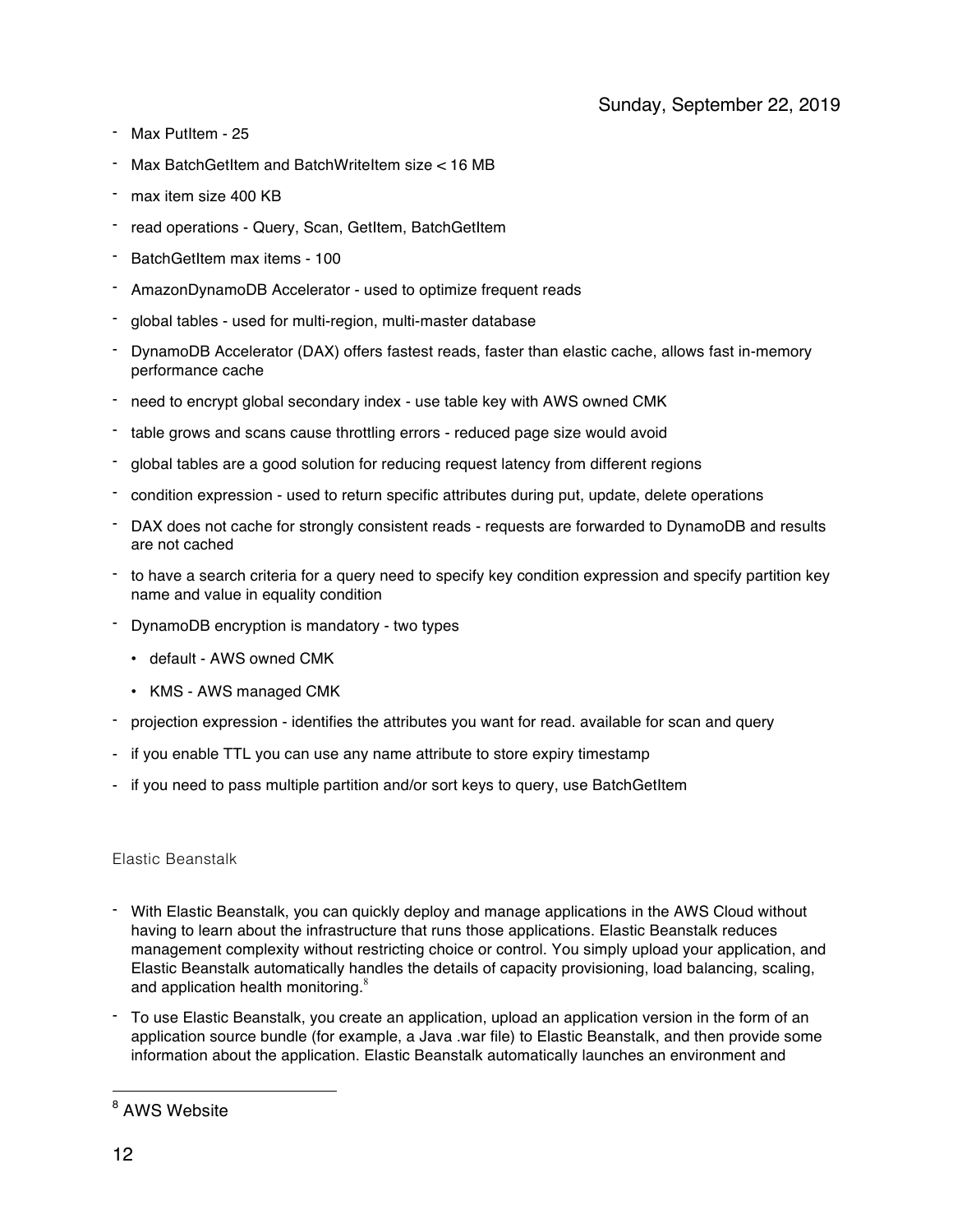## Sunday, September 22, 2019

creates and configures the AWS resources needed to run your code. After your environment is launched, you can then manage your environment and deploy new application versions.<sup>9</sup>

- servers Apache, Nginx, Passenger, IIS
- languages Java, .NET, PHP, Node.js, Python, Ruby, Go, Docker
- deployment options: all at once, rolling, rolling with additional batch, immutable, blue/green
	- all at once deploys to all instances simultaneously
	- rolling standard rolling deployment
	- rolling with additional batch creates extra batch, allows full capacity
	- immutable and blue/green create new instances
	- deploys to existing: all at once, rolling, rolling with additional batch
	- blue/green deploy new version to separate environment then swap CNAMEs of the two environments to redirect traffic to new instance
- configuration files go in a top level folder named .ebextensions
- max applications 75
- max versions 1000
- max environments 200
- max size of uploaded file  $< 512$  MB
- rollout modes that create new instance and deploy code to new instances
	- immutable deployment and blue/green deployment
- rollout mode that ensures infrastructure maintain full capacity
	- immutable, rolling with additional batch
- application version lifecycle policy can be added/used to prevent hitting application version limit
- say a worker application is going to run periodic tasks use a cron.yaml file
- web application and worker application
- cron.yaml configure a periodic task

AWS Continuous Integration & Continuous Deployment

- phases:
	- source phase
	- build phase
	- test phase

<sup>9</sup> AWS Website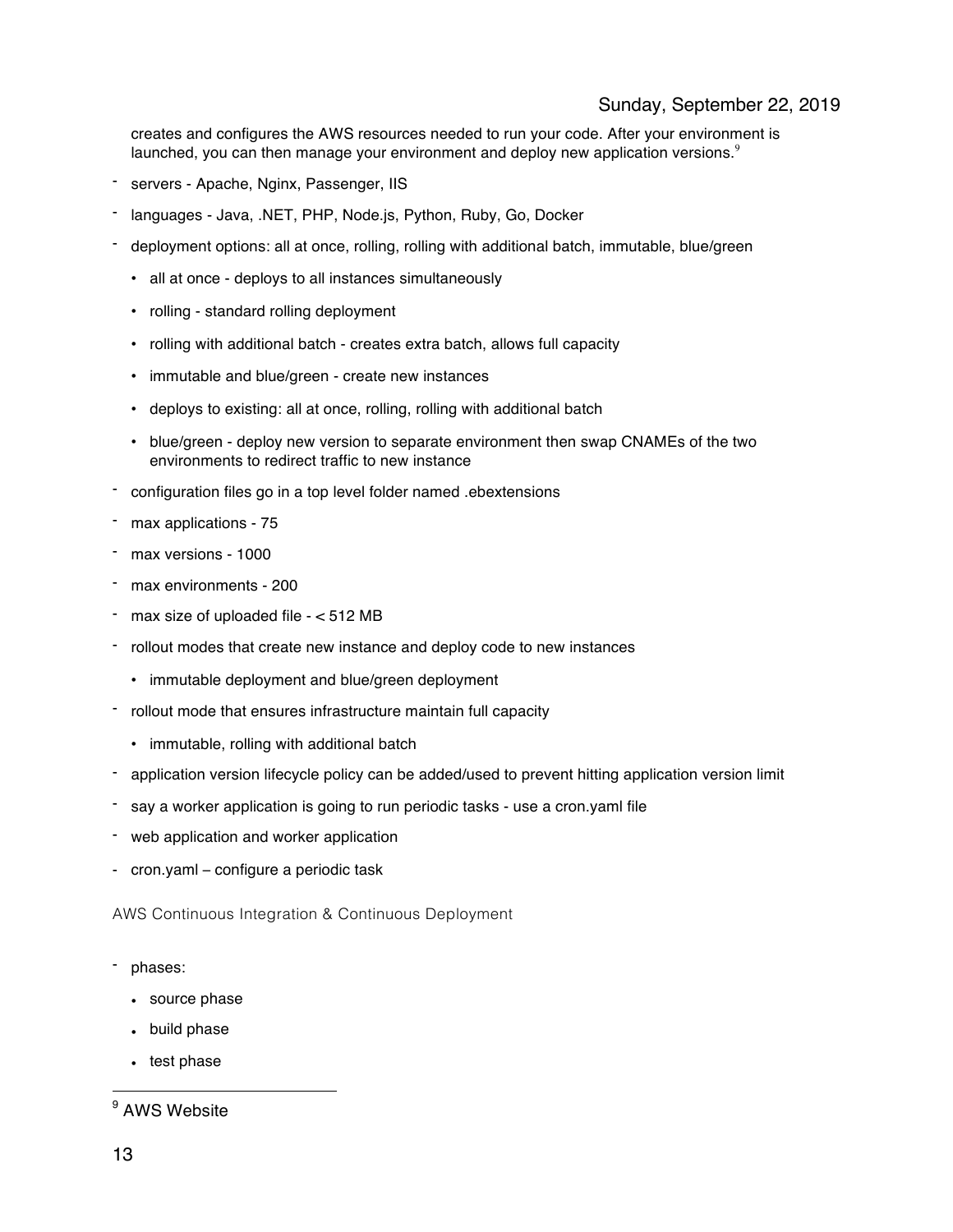- deployment phase
- monitor phase
- CI/CD continuous integration, continuous delivery
- code commit and code repository
- code build build management system
- code deploy deploying
- can tie all together using Code Pipeline

## Code Commit

- AWS CodeCommit is a fully-managed source control service that hosts secure Git-based repositories. It makes it easy for teams to collaborate on code in a secure and highly scalable ecosystem. CodeCommit eliminates the need to operate your own source control system or worry about scaling its infrastructure. You can use CodeCommit to securely store anything from source code to binaries, and it works seamlessly with your existing Git tools.<sup>10</sup>
- fully managed source control service
- is a Git repository
- data encrypted in transit and at rest
- centralized repository for code, binaries, images, libraries
- maintains version history
- manages, updates, enables collaboration

## Code Deploy

- AWS CodeDeploy is a fully managed deployment service that automates software deployments to a variety of compute services such as Amazon EC2, AWS Fargate, AWS Lambda, and your on-premises servers. AWS CodeDeploy makes it easier for you to rapidly release new features, helps you avoid downtime during application deployment, and handles the complexity of updating your applications. You can use AWS CodeDeploy to automate software deployments, eliminating the need for error-prone manual operations. The service scales to match your deployment needs. $11$
- fully managed automated deployment service and can be used as part of the continuous delivery or continuous deployment
- deployment options

<sup>&</sup>lt;sup>10</sup> AWS Website

<sup>&</sup>lt;sup>11</sup> AWS Website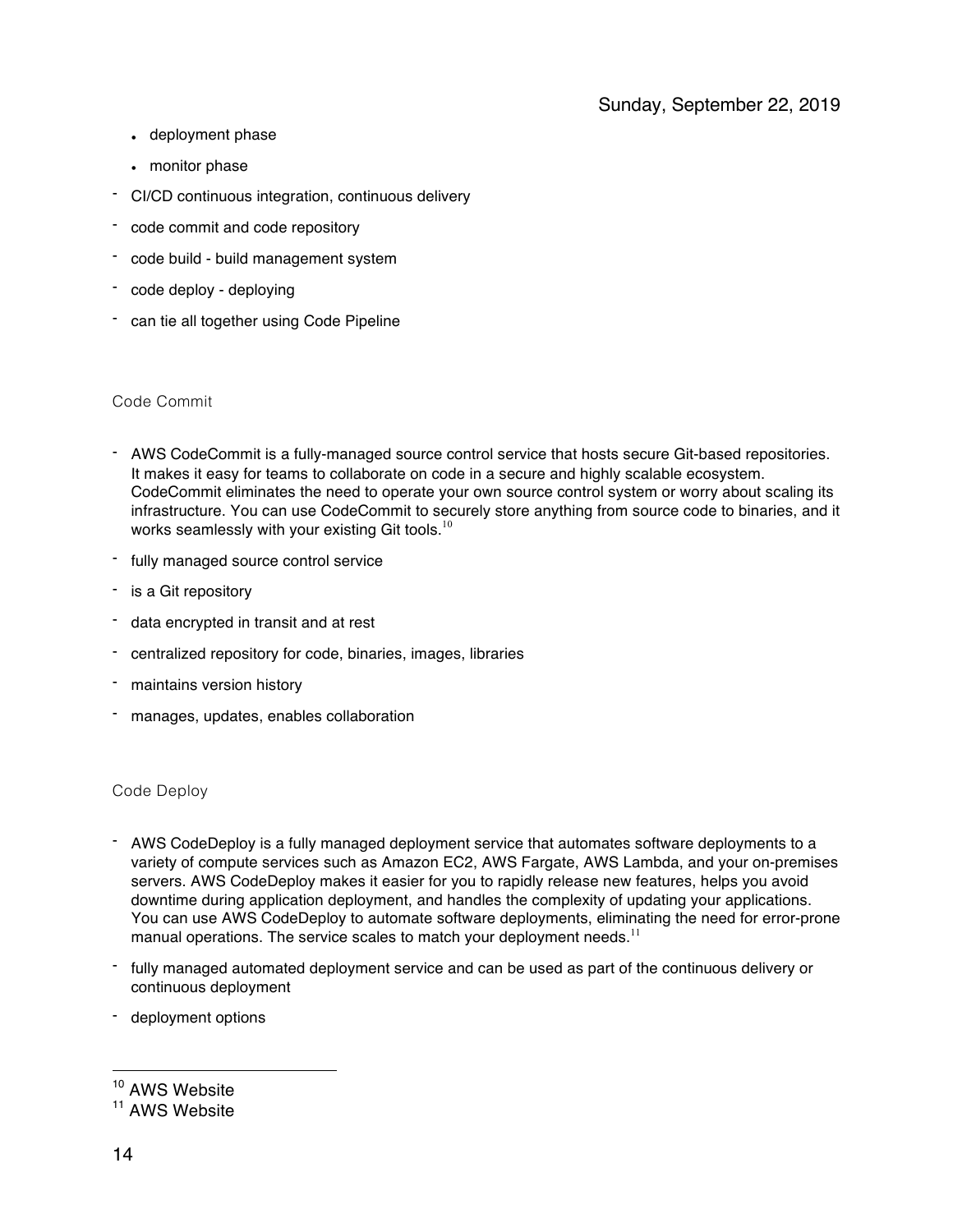- in place or rolling stop application on each host and deploy latest code
- blue/green new instance provisioned and new application deployed to new instances
	- blue is active
	- green is new release
	- blue/green deployment, performing
		- open beanstalk console
		- clone current environment
		- deploy new version
		- test
		- swap environment urls
	- deployed to existing
		- all at once
		- in place
		- rolling
		- rolling w/ additional batch
	- deployed to new instances
		- blue/green
		- immutable
	- Rollback mechanism
		- Redeploy
			- All at once
			- In place
			- Rolling
			- Rolling w/ additional batch
			- immutable
		- Swap url
			- Blue/green
- run-order hooks
	- BeforeBlockTraffic -> BlockTraffic -> AfterBlockTraffic
	- ApplicationStop
	- BeforeInstall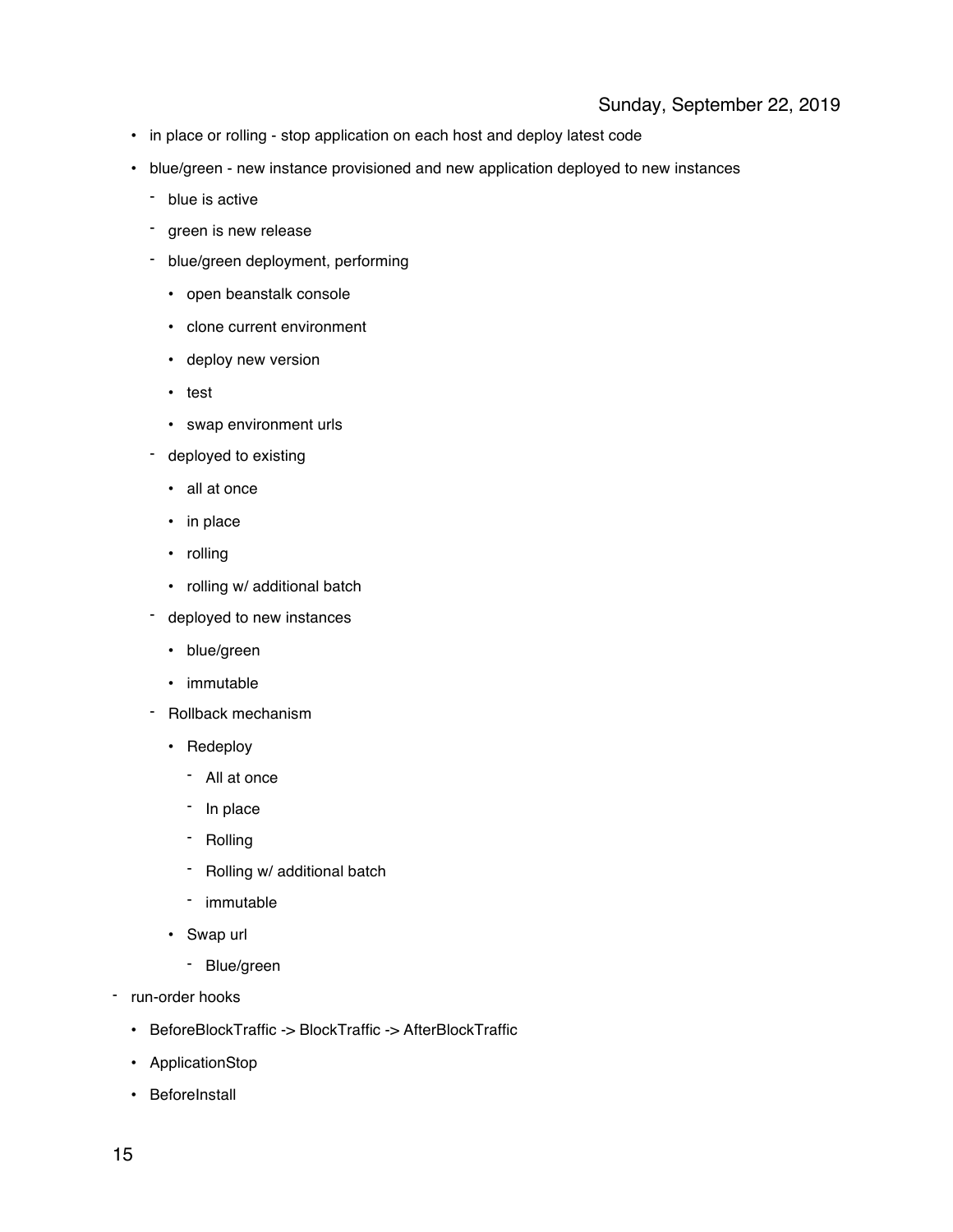- Install
- AfterInstall
- ApplicationStart
- ValidateService
- BeforeAllowTraffic -> AllowTraffic -> AfterAllowTraffic
- AppSpec.json specify how application is deployed to underlying instance

## **CodeBuild**

- AWS CodeBuild is a fully managed continuous integration service that compiles source code, runs tests, and produces software packages that are ready to deploy. With CodeBuild, you don't need to provision, manage, and scale your own build servers. CodeBuild scales continuously and processes multiple builds concurrently, so your builds are not left waiting in a queue. You can get started quickly by using prepackaged build environments, or you can create custom build environments that use your own build tools $12$
- compile source code, run tests, and package code

#### Code Pipeline

- AWS CodePipeline is a fully managed continuous delivery service that helps you automate your release pipelines for fast and reliable application and infrastructure updates. CodePipeline automates the build, test, and deploy phases of your release process every time there is a code change, based on the release model you define. This enables you to rapidly and reliably deliver features and updates. You can easily integrate AWS CodePipeline with third-party services such as GitHub or with your own custom plugin. $13$
- fully managed continuous integration and continuous delivery service, fully automates build, test, deployment process
- orchestrate build, test, and application deployment
- automates end-to-end software release process based on user defined workflow
- automatically trigger pipeline as soon as change detected in source code repository
- integrates with other AWS services like CodeBuild and CodeDeploy

RDS - Relational Database Service

<sup>12</sup> AWS Website

<sup>&</sup>lt;sup>13</sup> AWS Website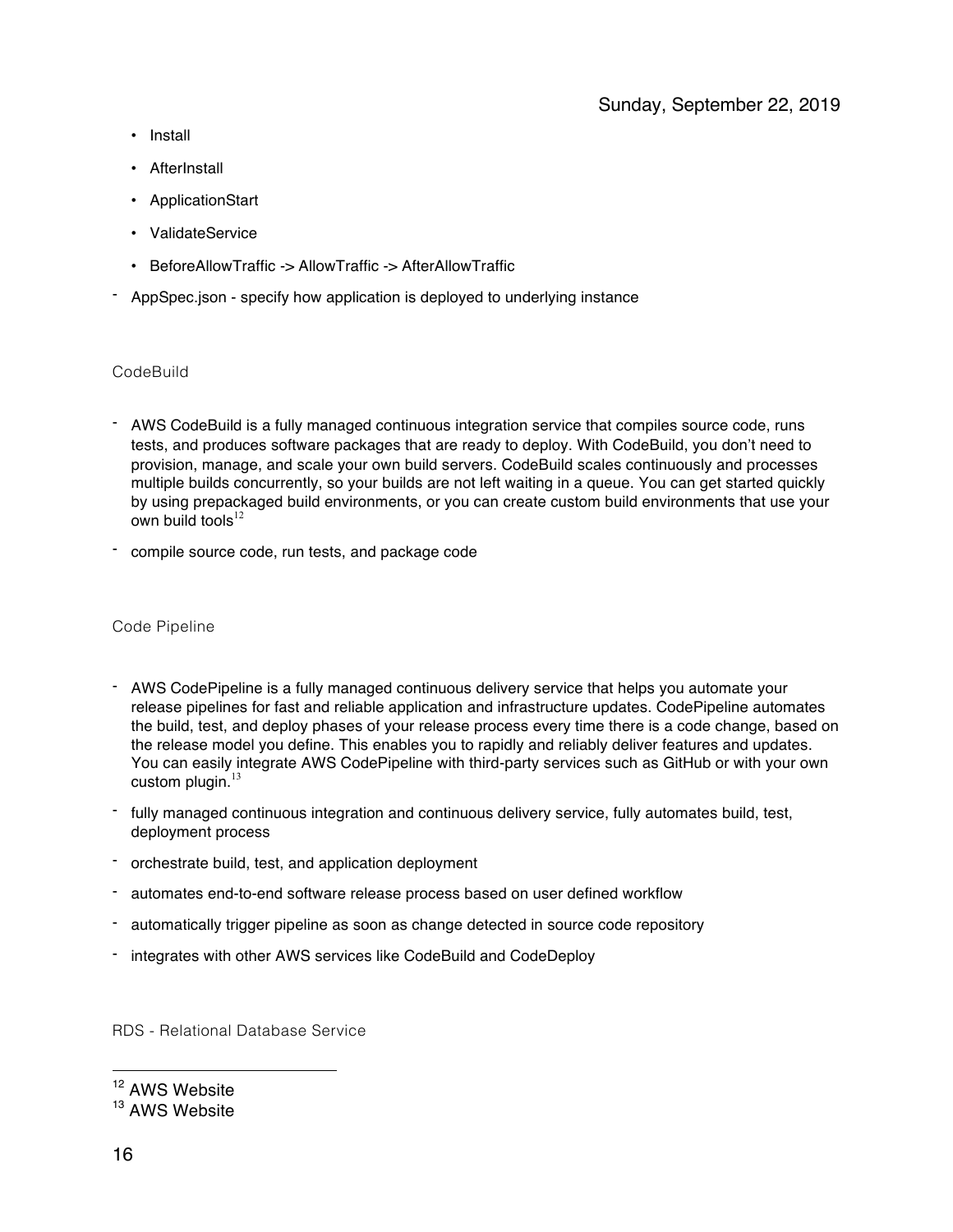- a web service that makes it easier to setup, operate, and scale relational DB in the cloud
- dbengines: MySQL, MariaDB, PostgreSQL, Oracle, and Microsoft SQL Server
- db storage types: magnetic, solid state drive, iops
- can reduce load on DB by routing read queries from applications to the read replica

## AWS X-Ray

- allows you to see traces in your AWS Lambda function which can allow you to see detailed tracing to your downstream services
- collects data about requests application serves, tools to view, filter, and gain insights into that data to identify issues and opportunities for optimization
- default sampling one request per second
- there is an X-Ray API
	- interceptors to add to code to trace incoming HTTP requests
	- client handlers to instrumenting AWS SDK clients that your app can use to call other AWS services
	- http client to use instrument calls to other internal and external HTTP web services
- three environment variables might use
	- X AMZN TRACE ID
	- AWS XRAY CONTEXT MISSING
	- AWS XRAY DAEMON ADDRESS
- setting up X-ray with lambda
	- get execution role for lambda function
	- attach following managed policy example: AWSXrayWriteOnlyAccess
	- to deploy X-Ray daemon to an ECS cluster you create a docker image with the X-Ray daemon then deploy docker image to the cluster
- default sampling rule one request per second & 5 percent of any additional request per host

## AWS Route53

- Amazon's domain name system (DNS) web service
- three main functions:
	- domain registration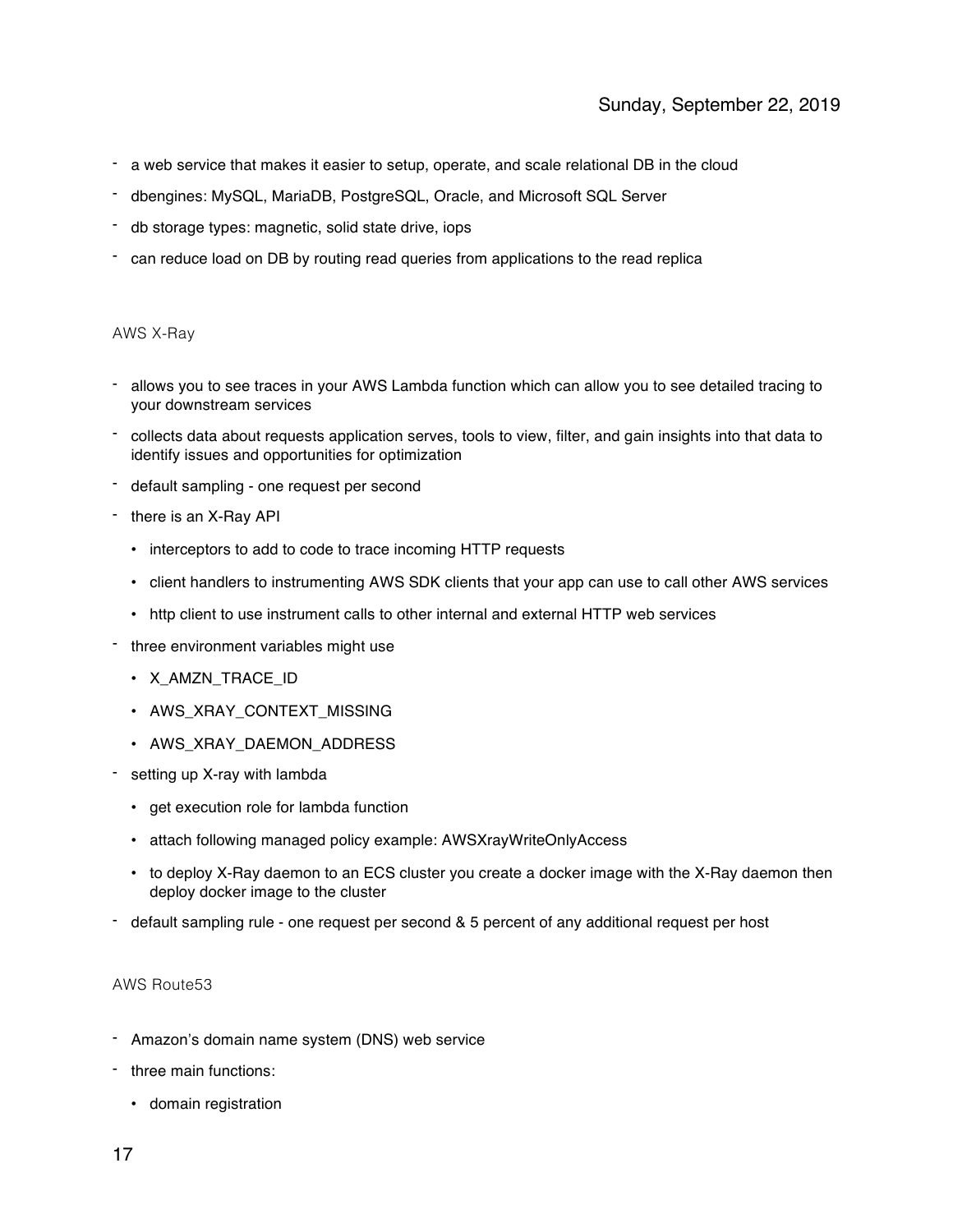- dns routing
- health checking
- say your using Route53 and you want to route portion of users to beta version, use route 53 failover routing policies

Kinesis Data Firehose

- fully managed service for delivering real-time streaming data to destinations
- destinations: S3, RedShift, ElasticSearch, Splunk
- don't need to write applications or manage resources configure data producers to send data to kinesiss datafirehose and it delivers data to the destination
- create a delivery system & then sending data to it
- $-$  record  $\leq$  1000 KB

AWS SAM - Serverless Application Model

- an extension to CloudFormation used to define server less applications (Lambda)
- to use options: via templates or via AWS SAM CLI
- can nest applications, max 200
- deployment preference types Canary10Percent30Minutes, Canary10Percent15Minutes, Canary10Percent10Minutes, Canary10Percent5Minutes, Linear10PercentEvery10Minutes
	- Canary10Percent15Minutes send 10% traffic to new version and 15 minutes later complete by sending remainder
	- Canary10Percent5Minutes send 10% traffic to new version and 5 minutes later complete by sending remainder
	- Linear10PercentEvery10Minutes send 10% traffic to never version every 10 minutes
- AWS::Serverless::Application used to embed application using SAM template
- AWS::Serverless::Function describes configuration for creating a lambda function
- AWS::Serverless::LayerVersion creates Lambda layered function

-

AWS CloudWatch

- monitors infrastructure and applications that run on AWS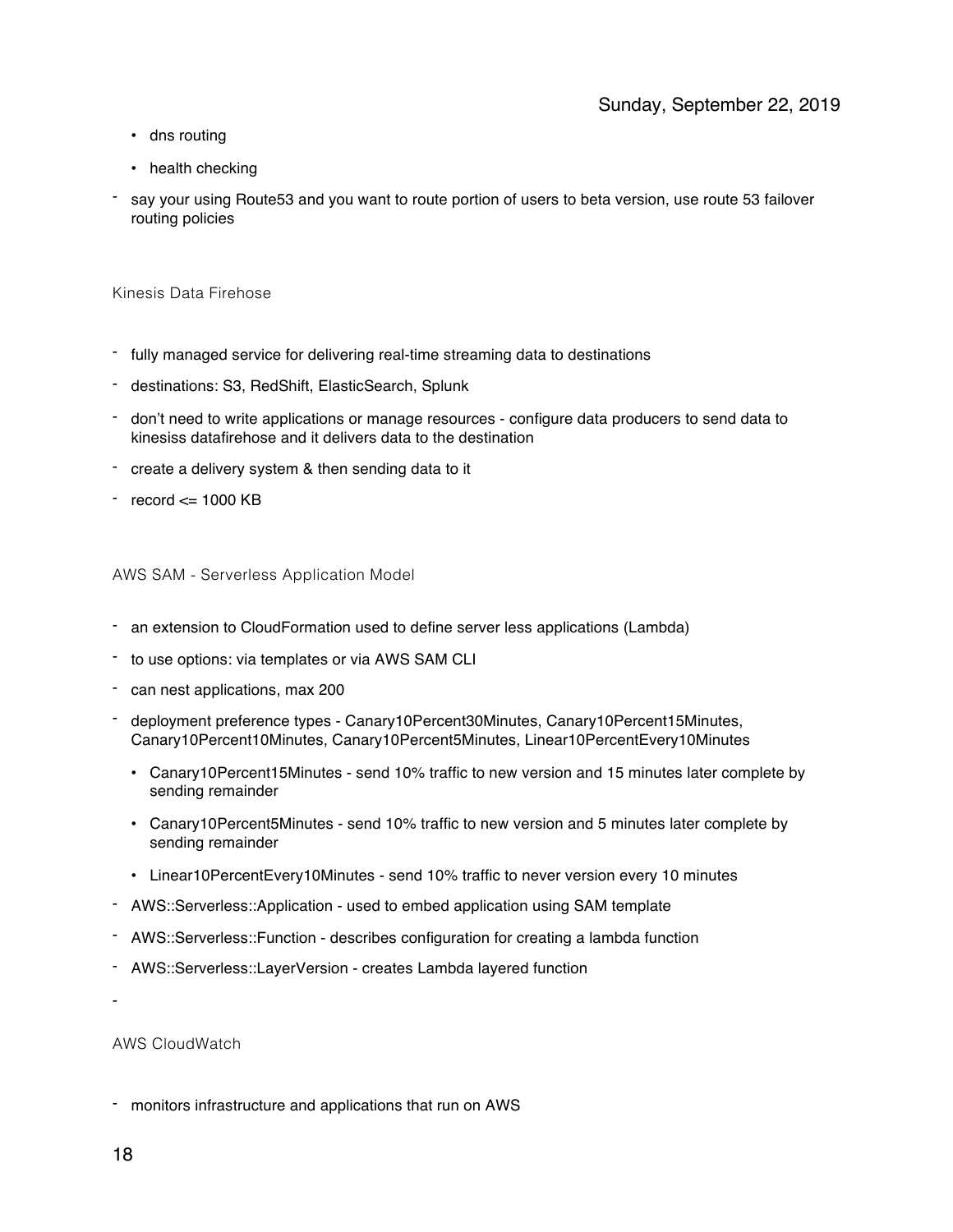- tracks metrics and generates alarms from the metrics
- cloud watch namespaces containers in which metrics for different applications are stored. ensures application metrics not mixed up
- by default stores data at 5 minute intervals
- advanced monitoring can store at 1 minute intervals
- retains data 15 months before discarding
- lower level granularity discarded sooner
	- $\cdot$  1 min 15 days
	- $\cdot$  5 min 63 days
- can establish a threshold that is constantly monitored and triggers an action when threshold is breached
- alarm states: OK, ALARM, INSUFFICIENT\_DATA
- monitoring types
	- basic monitoring free 5 min intervals
	- detailed monitoring chargeable 1 minute intervals
- monitors: cpu, network, disk, status check
- note ram is a custom metric
- to use cloud watch locally you must download and install SSM Agent and CloudWatch Agent
- maximum of 5 alarms per region
- if you wanted to create an alarm with monitoring frequency of every 10 seconds you would create a high-resolution custom Amazon CloudWatch metric

AWS KMS - Key Management Service

- Customer Master Key (CMK) generates data keys
- GenerateDataKey command generates encrypted key and plain text
- GenerateDataKeyWithoutPlainText generates encrypted key only
- AWS Managed CMK is chargable while AWS Owned CMK is free

ELB - Elastic Load Balancing

- automatically distributes incoming application traffic across multiple Amazon EC2 instances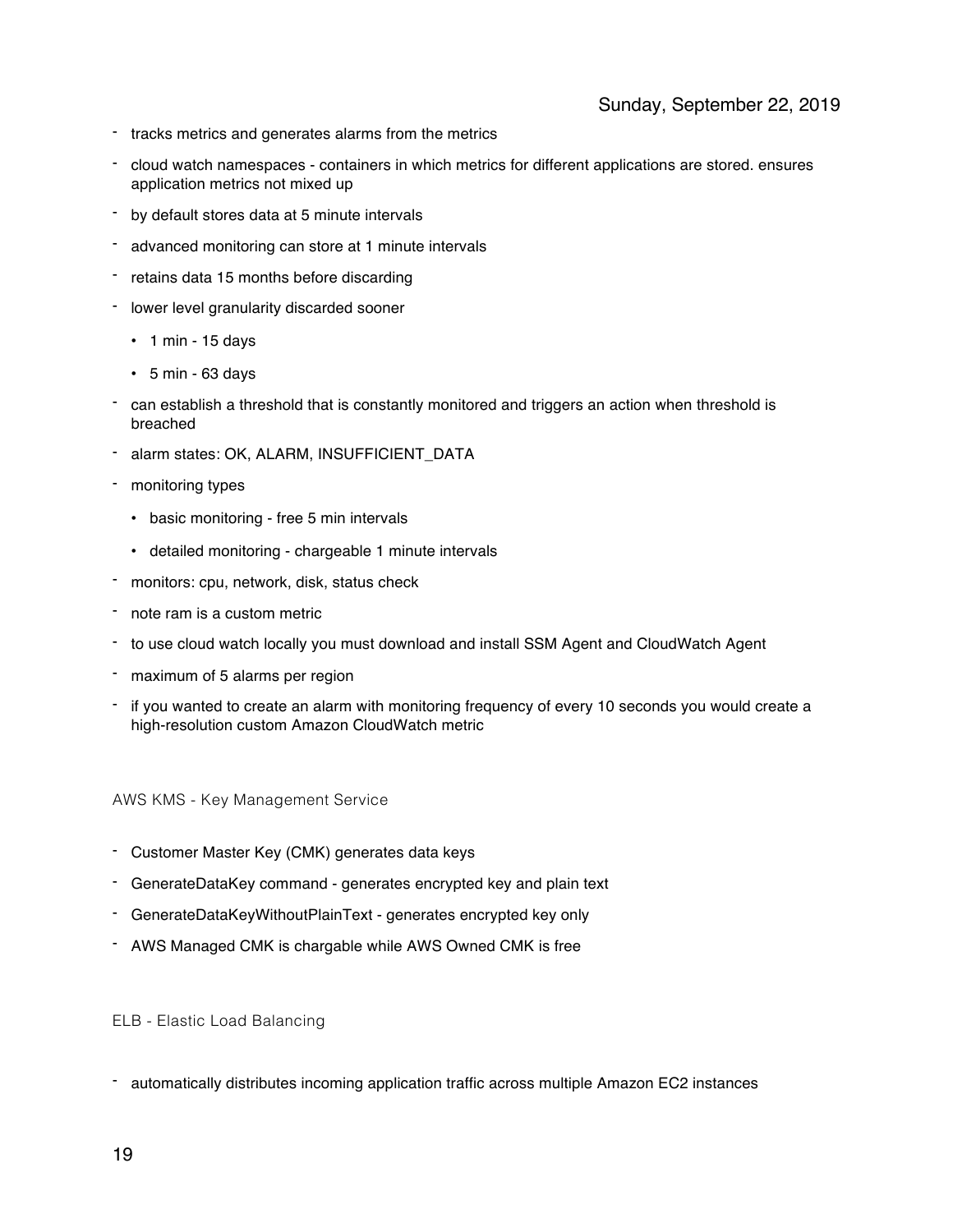- allows fault tolerance in applications
- types: classic load balancer, application load balancer
	- classic load balancer
		- network level
		- does not look at packets
		- no access to HTTP and HTTPS headers
		- "dumb"
	- application load balancer
		- sophisticated, powerful
		- inspects packets
		- access to HTTP and HTTPS headers
	- listeners configured for load balancer
		- front-end protocol and port (client —> lb)
		- back-end protocol and port (lb —> instance)
	- supported protocols: HTTP, HTTPS, TCP, SSL
- max of 20 load balancers per region
- max of 100 listeners per load balancer

SWF - Simple Workflow Service

- Amazon SWF helps developers build, run, and scale background jobs that have parallel or sequential steps. You can think of Amazon SWF as a fully-managed state tracker and task coordinator in the  $C$ loud.<sup>14</sup>
- makes it easy to build applications that coordinate work across distributed components
- domain, worker, decider
- domain container that isolates workflow
- worker (activity) receives tasks, executes, returns results
- decider flow logic
- maximum workflow length is one year
- task is assigned once and only once

<sup>&</sup>lt;sup>14</sup> AWS Website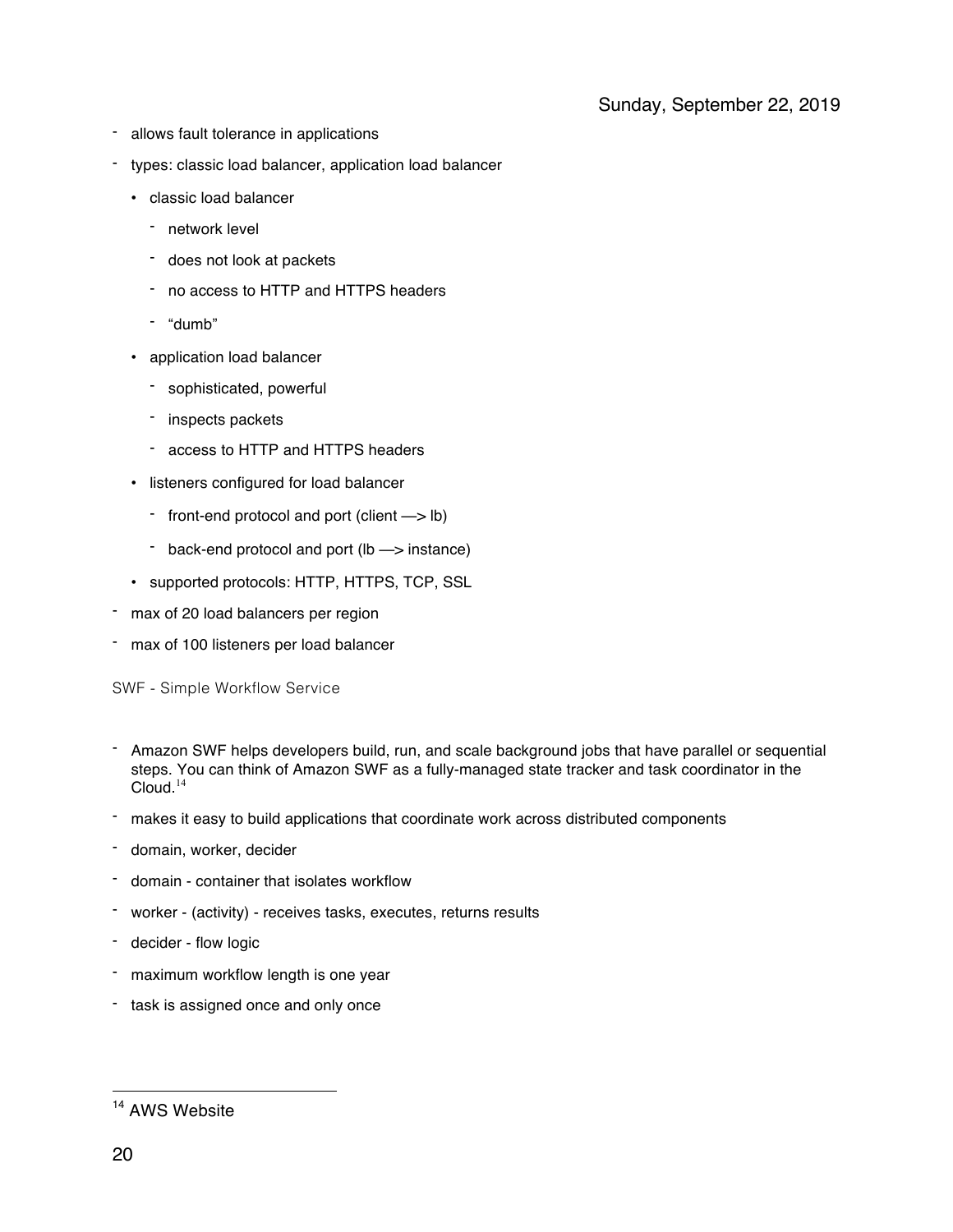### API Gateway

- Resource Policies allows denying or permitting specific IP addresses to access API Gateway
- API Caching way to minimize request latency to requests of the API gateway service
- AWS::Serverless::API creates gateway resources and methods that can be invoked through HTTPS endpoints
- Integration Request is how API Gateway interacts with back-end services such as DynamoDB
- what can API use as authentication mechanism lambda authorizers, AWS Cognito, API keys

## Lambda

- allows running code without a server. Triggered by events or called via API Gateway
- authoring options: from scratch, blueprints, serverless application repository
- provide 3 details when creating: name, runtime, role
- advantages no servers to manage, do not have to worry about scaling
- languages: C#, Go, Java, Node.js, python
- A function can specify up to 5 layers
- Execution Role the function's policy that grants it permission to access AWS services and resources
- AppSpec file used in AWS Lambda to specify the function version to deploy and functions to be used as validation tests
- handler name of the method that Lambda calls to execute function
- lambda function default timeout 3 seconds.
- lambda function timeout can be set between 1 and 300 seconds
- the routing-config parameter when updating an alias allows specifying % of incoming traffic goes to each version
- CPU assigned to function is automatic, you choose the amount or memory for a function
- outbound: TCP/IP and UDP/IP sockets supported
- inbound: network connections blocked
- for sensitive information Amazon recommends client-side encryption using AWS KMS and store values as environment variables
- Lambda Layer is how you share and manage frameworks, SDKs, libraries, across functions
- respond to dynamodb change, subscribe Lambda function to DynamoDB Stream associated with table.
- can invoke a Lambda function from code directly using Lambda's invoke API
- lambda functions being invoked asynchronously are retried at least 3 times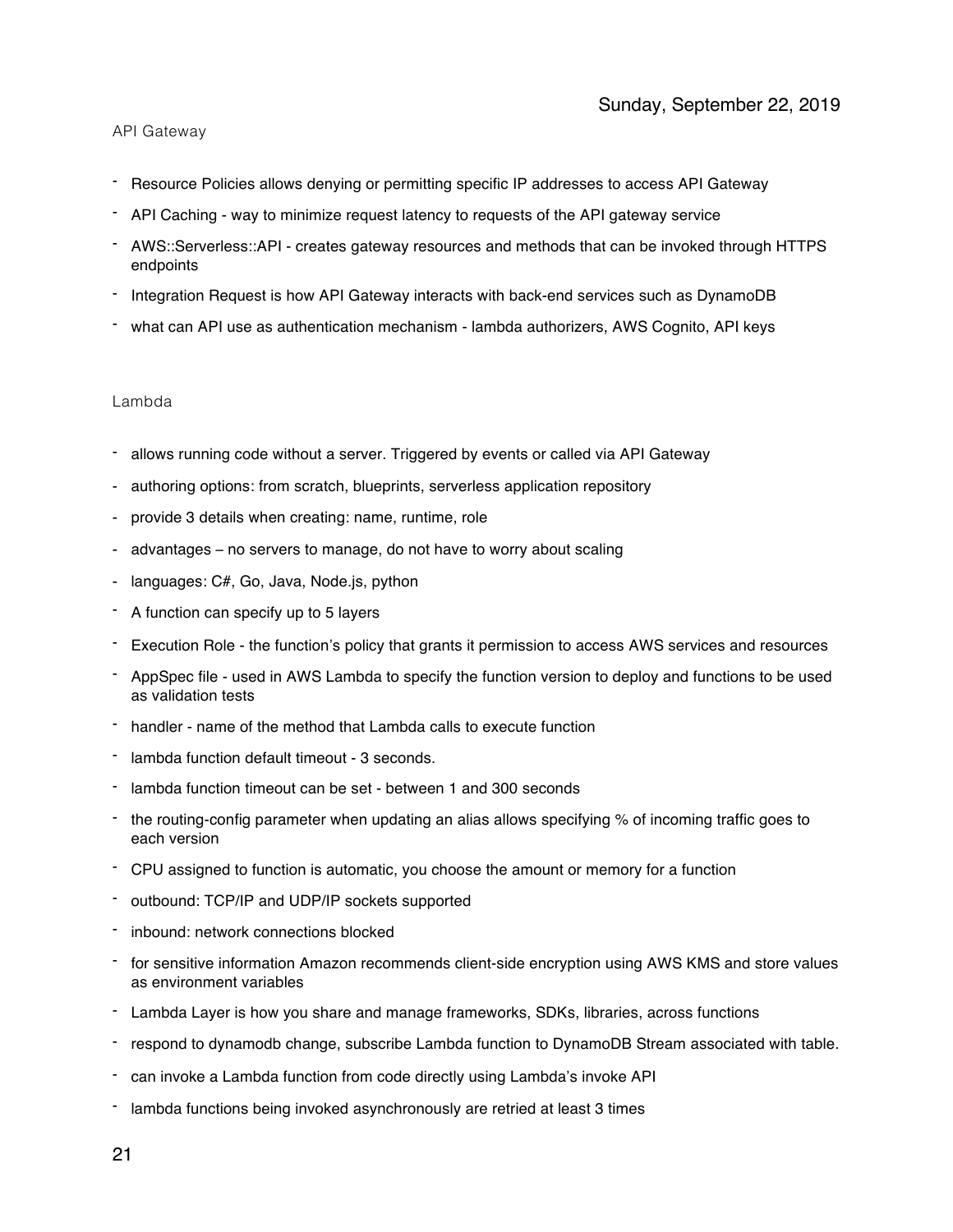- push model and pull model options
- Two parts of the AWS Lambda function
	- Function package
	- Function handler
- Event object and context object are passed to function
- lambda execution permissions enable AWS lambda fundtions to access other AWS resources in your account
	- LambdaBasicExecutionRole
	- LambdaKinesisExecutionRole
	- LambdaDynamoDBExecutionRole
	- LambdaVPCAccessExecutionRole

#### Elasticache

- Amazon ElastiCache offers fully managed Redis and Memcached. Seamlessly deploy, run, and scale popular open source compatible in-memory data stores. Build data-intensive apps or improve the performance of your existing apps by retrieving data from high throughput and low latency in-memory data stores. Amazon ElastiCache is a popular choice for Gaming, Ad-Tech, Financial Services, Healthcare, and IoT apps.<sup>15</sup>
- Redis, Memcached
- Redis Manage and analyze fast moving data with a versatile in-memory data store.<sup>16</sup>
- Memcached Build a scalable Caching Tier for data-intensive apps. $17$
- Memcached Only
	- Multithreaded Architecture
- Redis Only
	- Advanced data structures, snapshots, replication, transactions, pub/sub, lua scripting, geospatial support
- sub-millisecond response times in memory so quicker than databases
- distribute data among multiple nodes
- choose memcached if (but remember limitations Redis only)
	- simplest possible, large nodes with multicores

<sup>16</sup> AWS Website

<sup>&</sup>lt;sup>15</sup> AWS Website

<sup>&</sup>lt;sup>17</sup> AWS Website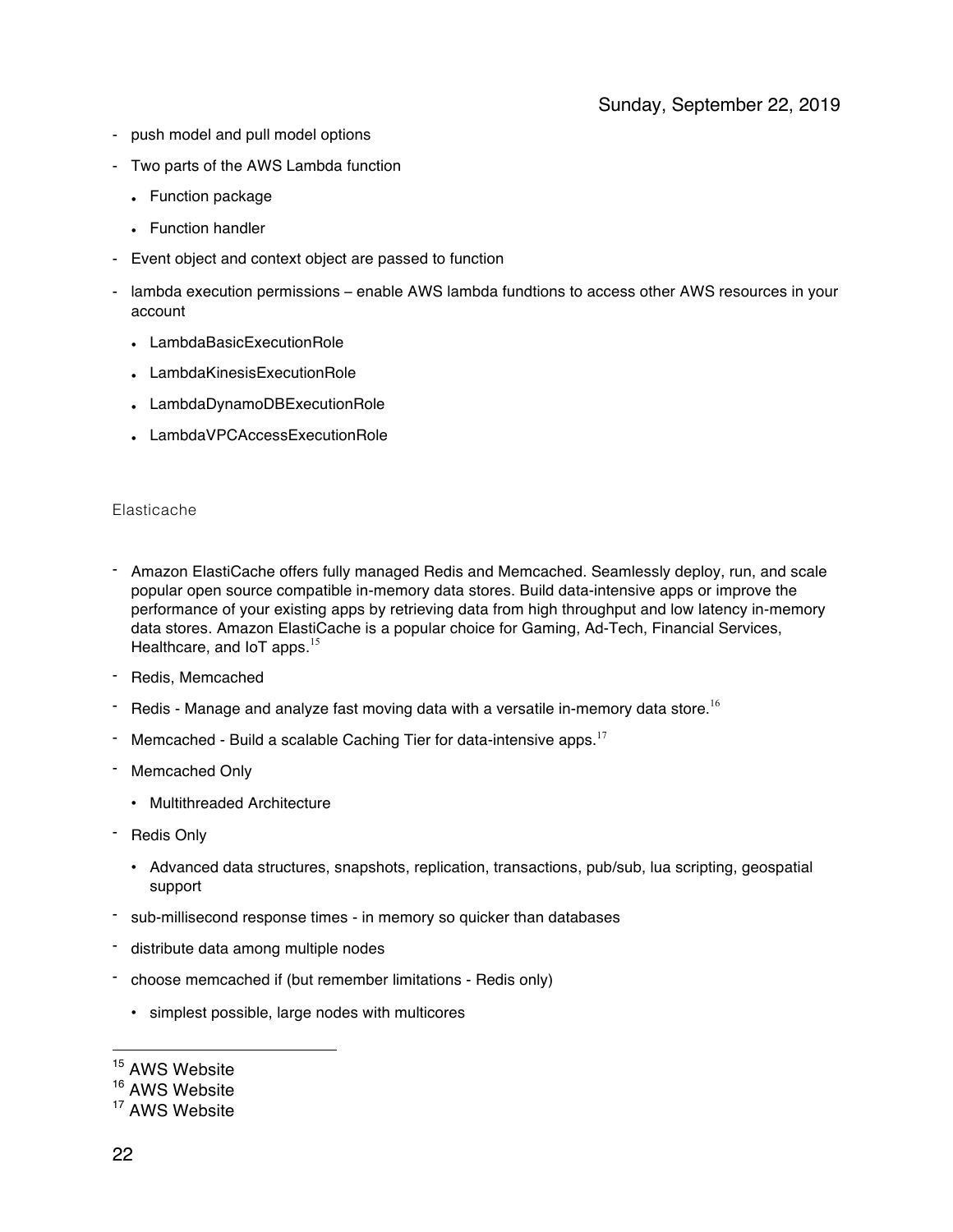- scale in and out as nodes needed
- cache objects

Elastic Container Service

- fully managed orchestration service available in AWS
- -

AWS Kinesis Streams & Kinesis Data Firehouse

- if you need to encrypt kinesis stream then enable server-side encryption for Kinesis streams
- -

## Miscellaneous

- Web Application Firewall (WAF) allows configuring rules to allow, block, monitor web requests, protects web applications from external attack
- service catalog allows organizations to centrally manage commonly deployed IT services and achieve consistent governance
- ARN Amazon Resource Name
- CodeStar a cloud-based service for creating, managing, and working with software development projects on AWS
- OpsWorks configuration management service that provides managed instances of Chef and Puppet to automate server config, deployment, and management
	- configuration management service that uses Chef, an automation platform that treats server configuartion as code. uses Chef to automate how servers are configured, deployed, and managed across your AWS EC2 instances or on-premise compute environments
- Storage Gateway connect on-premise applications or services with AWS cloud storage
- Data Pipeline data movement and processing within AWS and also between on-premise and AWS cloud
- redshift fully managed petabyte scalable columnar data warehouse
- Elastic File System fully managed, scalable, sharable storage system
- exponential backoff algorithm use progressively longer waits between tries
- System Manager Parameter Store use this to store secret database credentials etc.